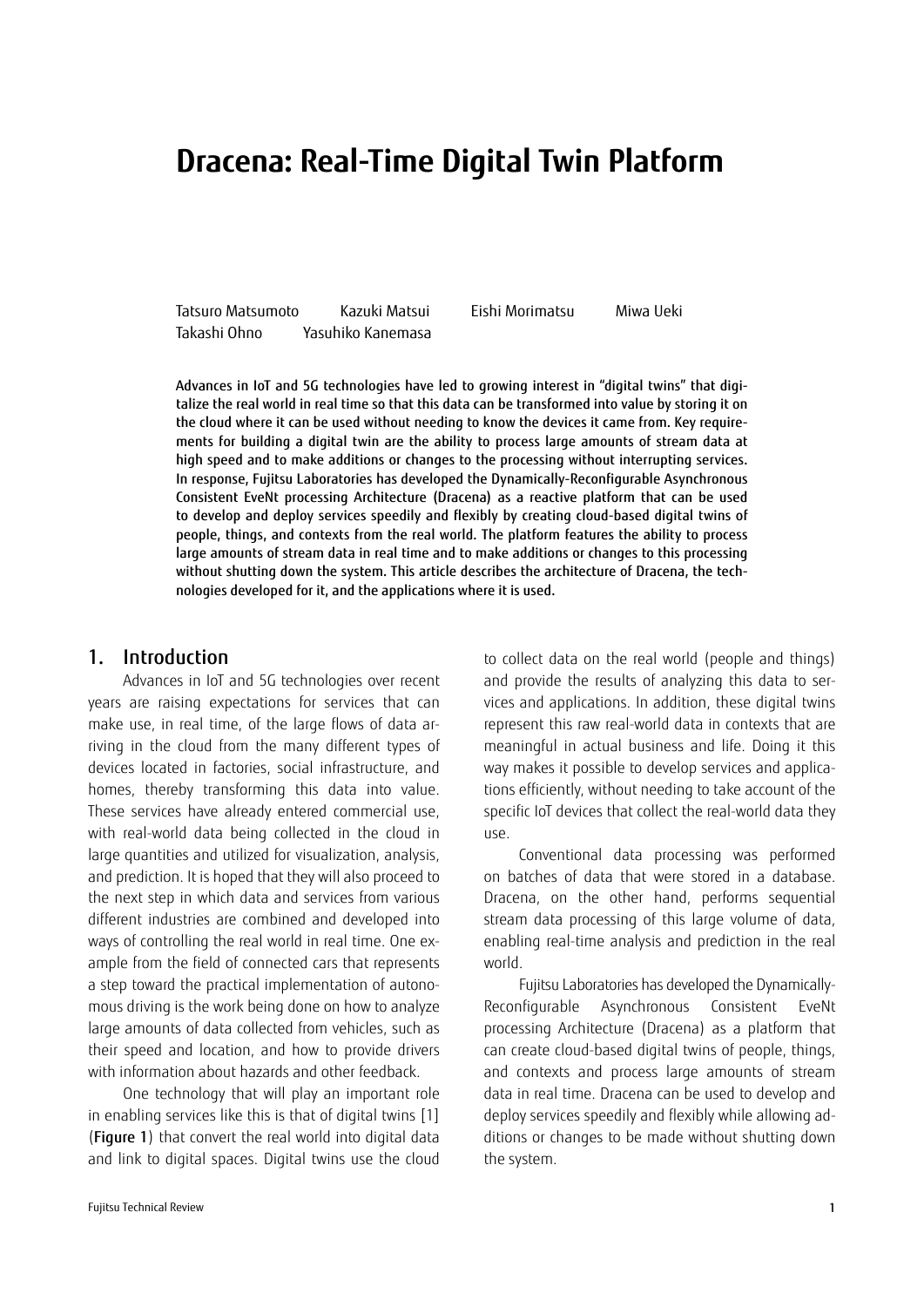

Figure 1 Digital twins.

This article describes the architecture of Dracena, the technologies developed for it, and the applications where it is used.

# 2. Existing technologies and associated problems

This section describes three of the problems with past techniques for stream data processing.

1) Difficulty of maintaining state information

Identifying when events occur in the real world requires that information be held on the current state so that changes can be detected in real time. Using the stream of data generated by vehicles to determine when a road hazard has arisen, for example, requires the ability to detect when the data collected from a number of vehicles driving on the same road changes from its normal state to a state indicative of a hazard. Unfortunately, past techniques have achieved high speed by only storing limited amounts of state information, or none at all (stateless operation) in memory. This means that the database needs to be accessed when information about the previous state is required, inevitably resulting in significant degradation of processing speed.

2) Difficulty of data sharing and interoperation

Past practice has been for systems to be vertically integrated into silos, with tight coupling all the way from devices to services. This has made interoperation with other services difficult. Furthermore, the way data

streams are formatted is dependent on each service, and in order to use these data for general purposes, they need to be converted to an easy-to-use data format, which requires not only development costs but also machine resources to do the conversion.

3) Need to halt services when making additions or changes

Given the difficulty of anticipating what might happen in the real world, real-world services regularly need to make additions and changes to how they work. Such outages, however, are not acceptable even for a very short time for services that provide information for applications such as autonomous driving. The way this was dealt with in the past, by operating two systems and switching between them, only added to costs.

# 3. Dracena architecture and implementation

Overcoming the problems described above requires the ability to handle the large volumes of data from the real world in real time while also combining non-stop operation with the agile development and enhancement of different types of services that work with the people, things, and contexts of the real world. This section describes the architecture and implementation of the Dracena platform developed by Fujitsu Laboratories for this purpose.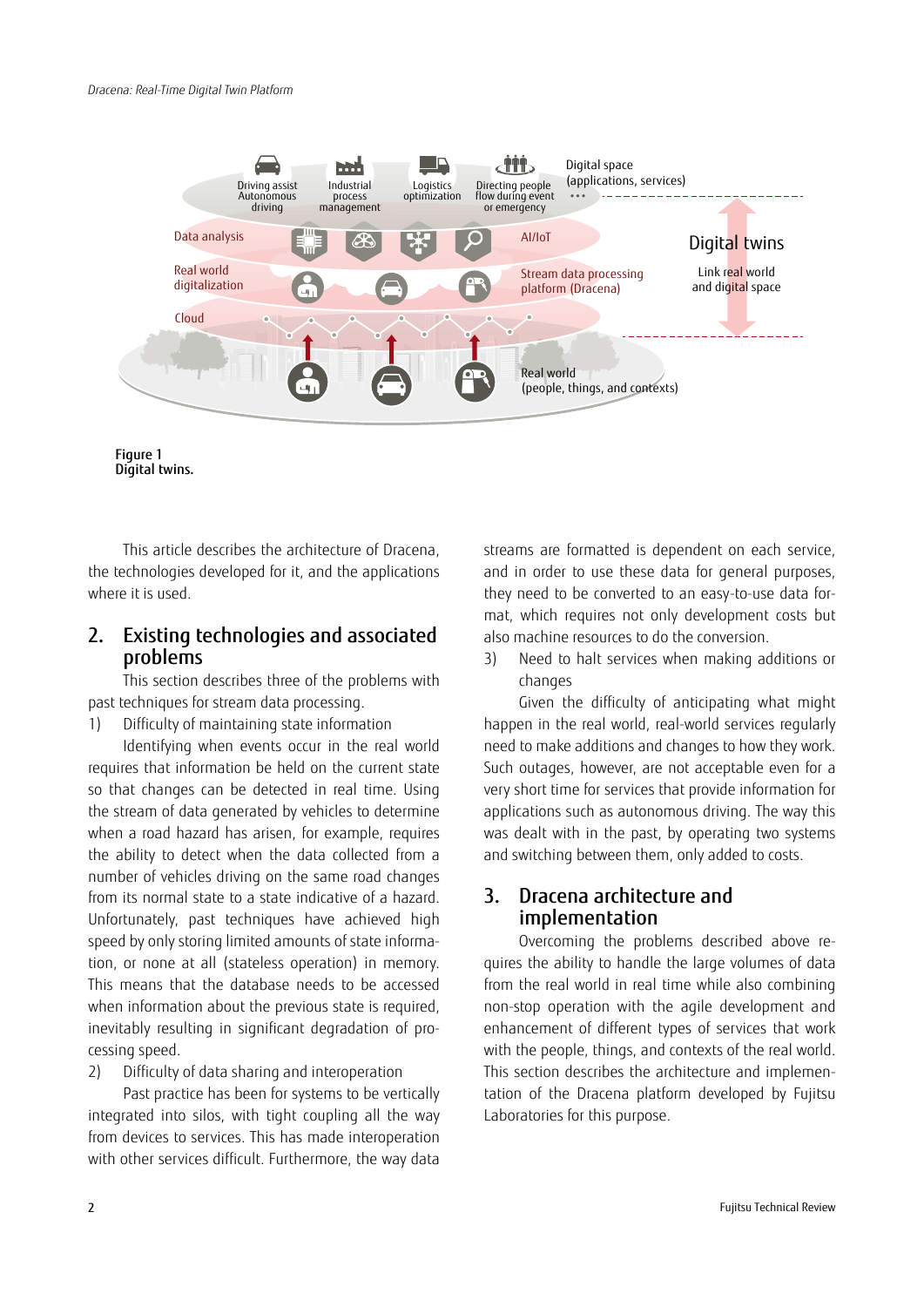#### 3.1 Architecture

Dracena is a platform for the provision of timely services through the real-time processing of stream data transmitted to data centers at high frequency from real-world devices numbered in the millions or tens of millions, such as connected cars or smartphones. Figure 2 shows the architecture of Dracena.

Dracena uses large amounts of stream data from the real world to maintain in-memory state information for "objects" that represent people, things, and contexts. The platform also has the facility for additional plug-in programs that can be invoked by changes to these in-memory object states. The capabilities of these plug-ins include being able to update their own states based on the program results and the passing of new event data to other objects to enable the chaining of data updating. These features give Dracena a reactive architecture in which processing is asynchronous and event-driven. They also make Dracena a new type of real-time processing platform for the cloud era that is scalable with high throughput and low latency. Two key features of Dracena are as follows.

1) Real-world objects and service objects

To prevent IoT systems from becoming silos, Dracena abstracts real-world data in real time on the cloud to provide flexible digital twins that represent people, things, and contexts, thereby allowing a data processing operation to be added that is specific to particular services [\[2\]](#page-5-1). It is also able to detect when events occur in the real world by storing the data received from devices as state information in the real-world objects, keeping it in both raw form and pre-processed for use by services.

Those objects that hold state information about real-world people and things that is comparatively generic and not service-specific are called "real-world objects" and those that perform service-related operations are called "service objects." Real-world objects can be shared by different departments within and between companies. In addition, common data processing among services can be made into microservices as service objects, which can be connected and linked together. Thus, efficient development and event processing are realized.

2) Seamless upgrading without service interruption

Dracena allows additions or changes to data processing programs to be made dynamically, without having to shut down online services and without compromising the scalable processing of real-time data that number in the millions. Figure 3 shows a diagram of how service updates are performed without halting operation [\[3\]](#page-5-2). First, when an upgrade or modification is made to the data processing program, the Java class of the program is distributed to objects as a message in the same way as an event, shown as (1) in the figure. Next, the Java reflection mechanism is used to dynamically incorporate the new processing program, shown as (2). Finally, the service update is enabled by

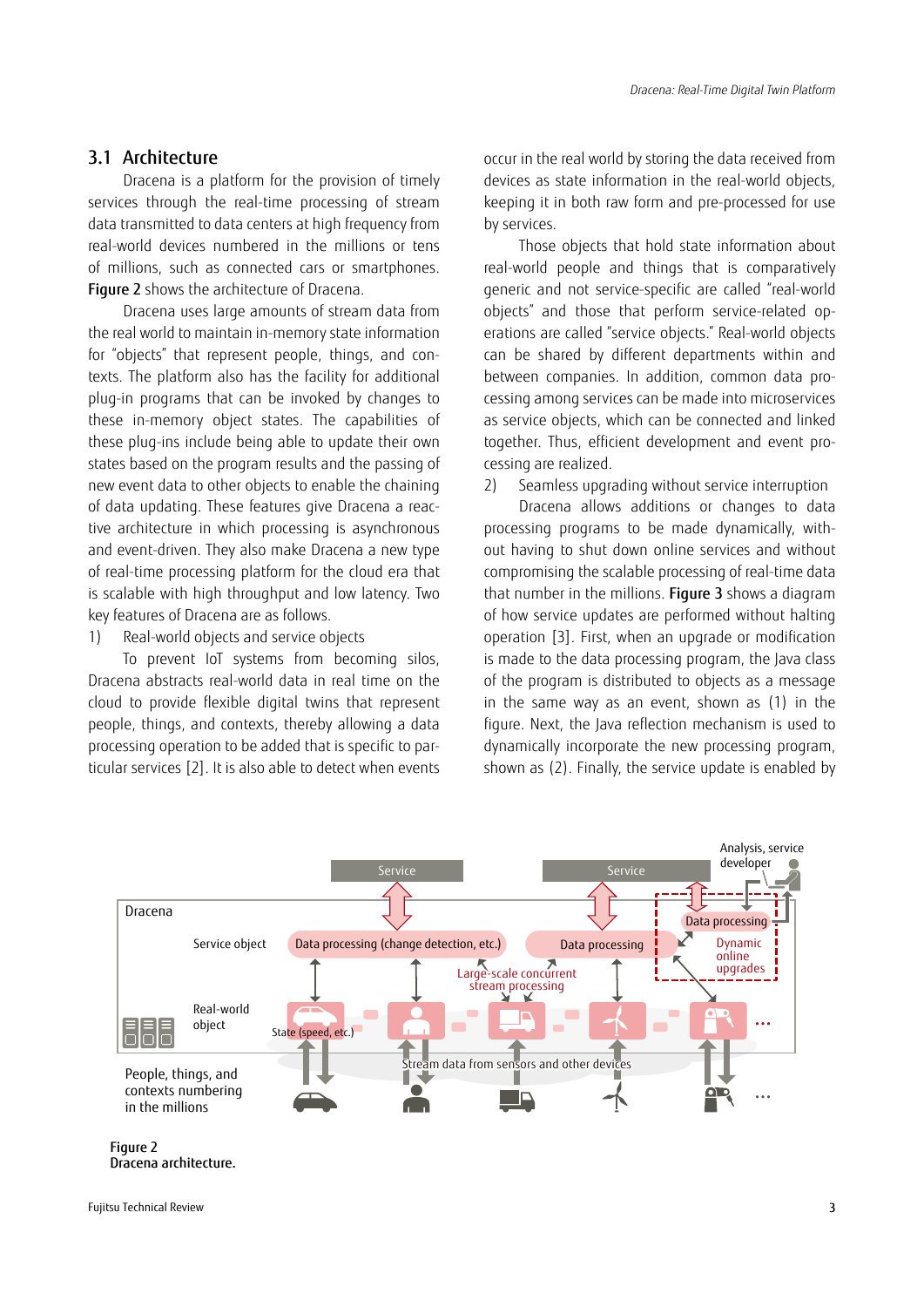

Figure 3 How service updates are performed without halting operation.

coordinating the timing for switching over to the new processing program, shown as (3).

#### 3.2 Implementation

The Dracena implementation involves an optimal combination of the latest open-source software, including Apache Kafka [\[4\]](#page-5-3) for distributed message queuing and the Apache Flink [\[5\]](#page-5-4) distributed stream processing engine. These serve as a base on which the objects and plugins that comprise real-time digital twins are uniquely implemented. This approach to implementation is in line with international trends in this era of digital transformation that takes maximum advantage of open source. Dracena achieves maximum performance by optimizing resource use through the detailed analysis of the performance characteristics of the overall system made up of these various different elements.

# 4. Potential applications

This section looks at typical applications where Dracena is used.

#### 4.1 Mobility

Figure 4 shows a Dracena application in the mobility sector. By the collection and analysis by Dracena of sensor data from large numbers of network-connected cars, a next-generation traffic information service can

be provided that obtains real-time information not only about vehicles and drivers but also on road obstructions and other aspects of the ever-changing outdoor environment over a wide area.

One example would be to detect when frequent instances of sudden braking occur on a particular section of road and use this to warn approaching vehicles. It is also possible to quickly identify and address the cause of the problem by analyzing image data collected from passing vehicles. Another possibility would be the accurate prediction of potential flooding based on windscreen wiper usage and weather data and the use of this information to provide safe route guidance.

# 4.2 Logistics

The spread of e-commerce and the globalization of manufacturing are increasing the complexity of logistics all of the way from upstream to downstream of the distribution chain. Obtaining real-time information on ever-changing real-world conditions over a wide area can help improve work safety and efficiency in industries like this, including such information as the status of freight at all steps along the supply chain and the progress of work at the distribution centers and warehouses along the way.

By collecting information on the locations of delivery trucks and performing analyses that combine this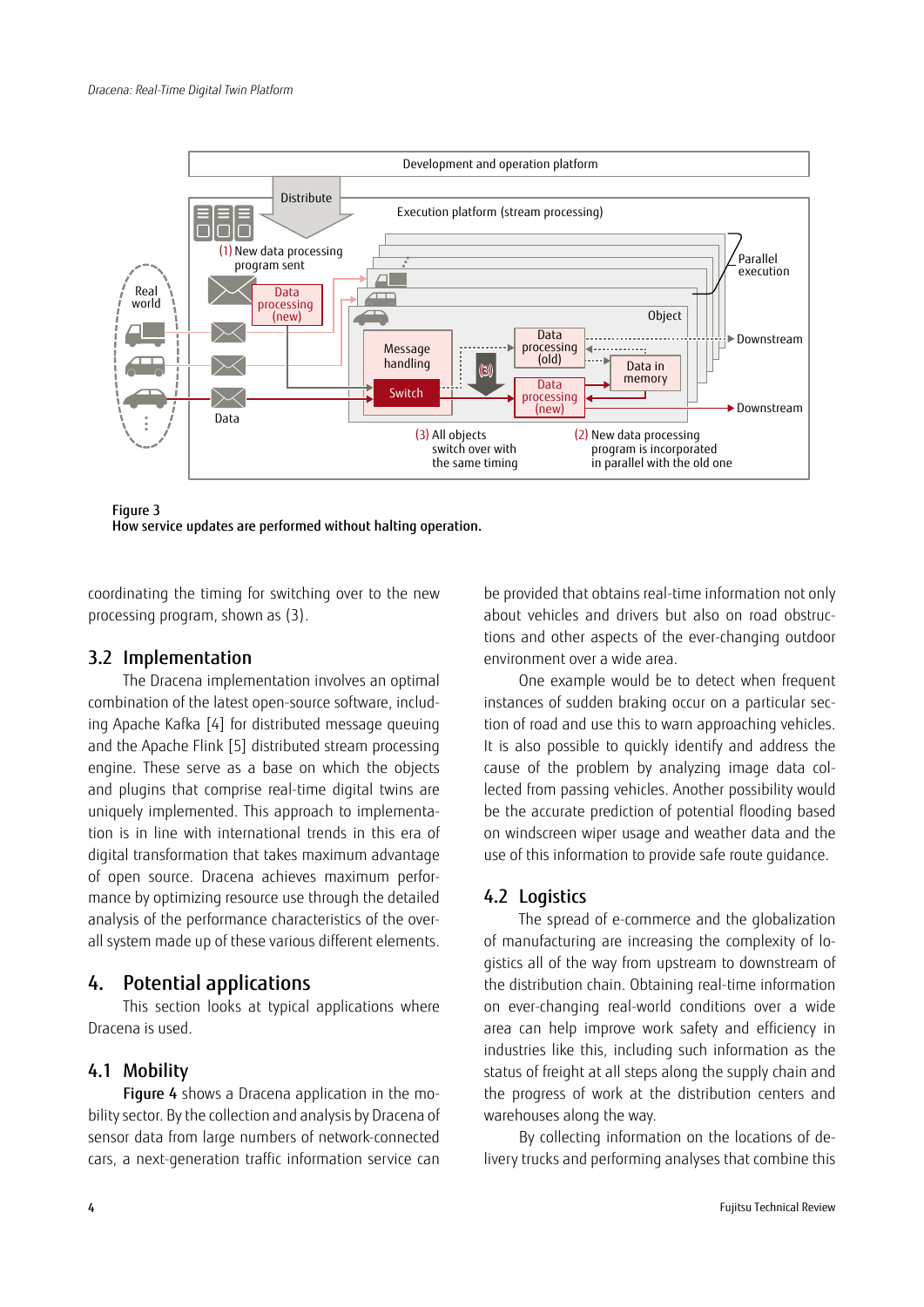

Figure 4 Mobility application.

with other data, such as continually changing traffic conditions and the availability of space for unloading goods at the destination warehouse, it is possible to update and improve logistics planning in real time. Real-time analysis of the status of warehouse forklifts and staff can also be used to improve safety or to make work more efficient.

Against a background of urbanization and aging demographics, the logistics industry has been trailing practices such as the use of robots in warehouses and autonomous vehicles or drones for last-mile delivery. This indicates how Dracena will become increasingly important in the future as a platform for digital twins at workplaces where reforms are being undertaken in ways that involve the coexistence of people and systems.

## 4.3 People flow

The spread of smartphones in recent years has made it easier to track people flow. This information can provide the basis for applications such as reducing crowding at stadiums or other event venues by tracking the flow of large numbers of people and guiding them toward routes with fewer people. Another potential application for tourist sites would be to determine where people currently are, where they have come from, and where they stopped along the way, and to use this to recommend other places to visit.

One consideration in applications that deal with the flow of people is the difficulty of coming up with recommendations that suit particular individuals. Unlike mobility and logistics, providing people with suggestions chosen to maximize convenience may not be what they want.

This is where the ability of digital twins to provide real world feedback comes into play. The characteristics of individuals can be learned by tracking how they act in response to feedback, and algorithms [\[6\]](#page-5-5) can be developed and implemented that offer recommendations that better suit them.

# 5. Future challenges and opportunities

Fujitsu Laboratories intends to continue with technical development aimed at overcoming the following two challenges.

1) Provision of an efficient development environment

To boost the efficiency of development for services that interact with the real world, Fujitsu Laboratories plans to offer a framework that developers can use for the simple GUI-based design and development of realworld and service objects.

2) Rapid acquisition of real-world models

The building of digital twins requires models that use the collected data to detect the status of people, things, and contexts as well as changes of state. Most current AI and machine learning techniques for model acquisition work by batch processing, posing the risk that models, once acquired, will soon be left behind by rapidly changing external circumstances. Accordingly, Fujitsu Laboratories is developing techniques for dynamic model building from real-world stream data so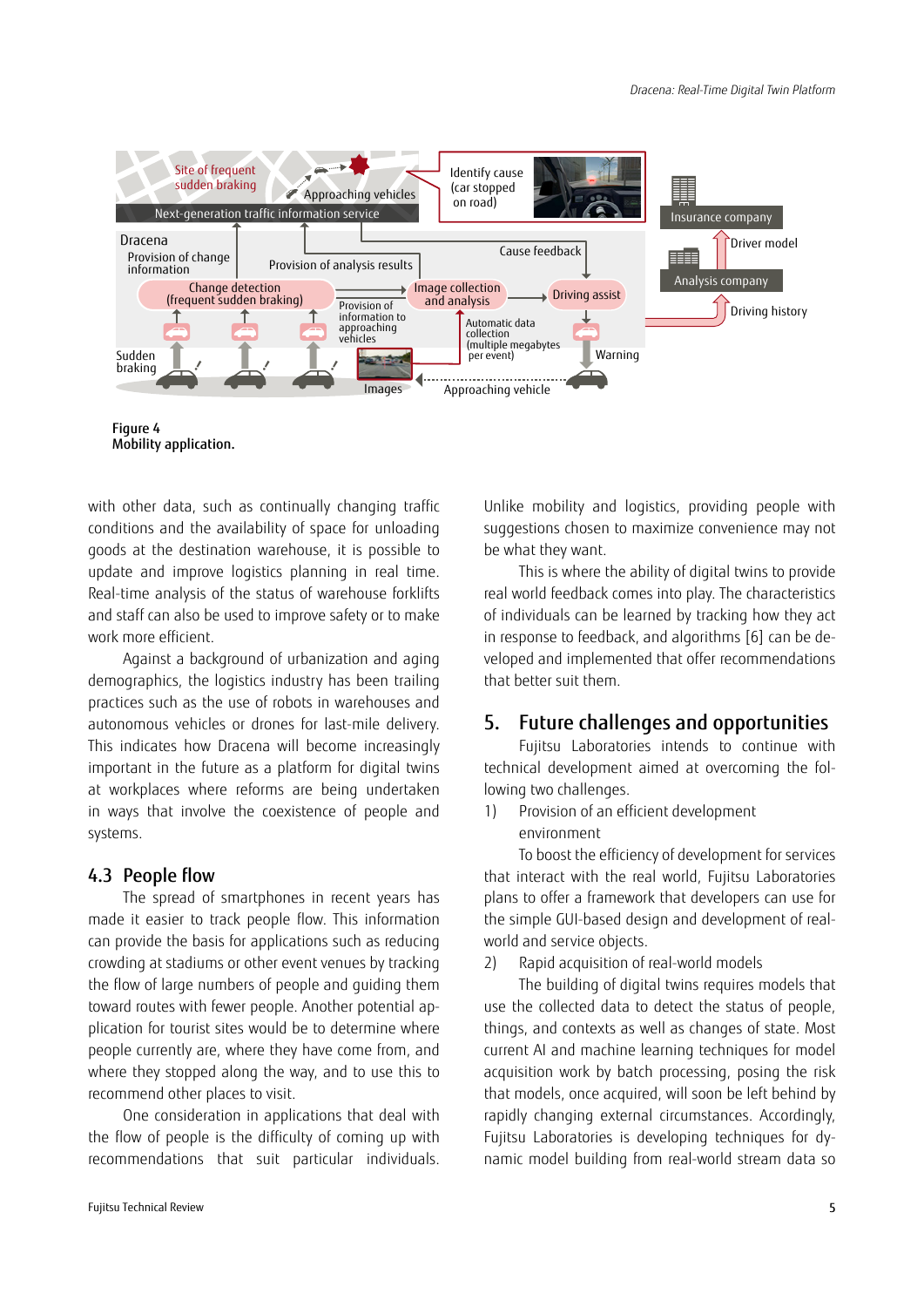as to progressively keep models in step with what is actually happening.

## 6. Conclusion

This article described the Dracena reactive platform for the real-time processing of large amounts of real-world stream data. Dracena enables the flexible and timely development and enhancement of services by allowing additions and changes to be made to stream data processing without the need for a temporary shutdown of the entire service.

In the future, Fujitsu Laboratories intends to expand the scope of application of Dracena while also looking toward the next generation of digital twins that incorporate features such as automatic learning for models of the real world.

All company and product names mentioned herein are trademarks or registered trademarks of their respective owners.

#### References and Notes

- <span id="page-5-0"></span>[1] M. Grieves and J. Vickers: "Digital Twin: Mitigating Unpredictable, Undesirable Emergent Behavior in Complex Systems." Trans-Disciplinary Perspectives on System Complexity, 2016, Springer: Switzerland, pp. 85–114.
- <span id="page-5-1"></span>[2] H. Yamaoka et al.: "Dracena: A Real-Time IoT Service Platform Based on Flexible Composition of Data Streams." 2019 IEEE/SICE International Symposium on System Integrations (SII 2019).
- <span id="page-5-2"></span>[3] G. Nakagawa et al.: IoT event processing platform using Flink for dynamic updating. DEIM2018-C7-2, 2018 (in Japanese).
- <span id="page-5-3"></span>[4] Apache Kafka. *<https://kafka.apache.org/>*
- <span id="page-5-4"></span>[5] Apache Flink. *<https://flink.apache.org/>*
- <span id="page-5-5"></span>[6] T. Imai et al.: Ubiquitous Recommender System with Models of User Awareness. REVEAL '19, Sept. 2019.



**Tatsuro Matsumoto**

Fujitsu Laboratories Ltd., Super Middleware Unit Mr. Matsumoto is currently engaged in the development of application technologies for real-time digital twins.



**Kazuki Matsui**

Middleware Unit

**Eishi Morimatsu**

Middleware Unit

Fujitsu Laboratories Ltd., Super

Fujitsu Laboratories Ltd., Super

for real-time digital twins.

Mr. Matsui is currently engaged in the development of real-time digital twins.





**Miwa Ueki** Fujitsu Laboratories Ltd., Super Middleware Unit Ms. Ueki is currently engaged in the development of platform technologies for real-time digital twins.

Mr. Morimatsu is currently engaged in the development of application technologies



**Takashi Ohno** Fujitsu Laboratories Ltd., Super Middleware Unit Mr. Ohno is currently engaged in the development of application technologies for real-time digital twins.



**Yasuhiko Kanemasa** Fujitsu Laboratories Ltd., Super Middleware Unit Mr. Kanemasa is currently engaged in the development of platform technologies for real-time digital twins.